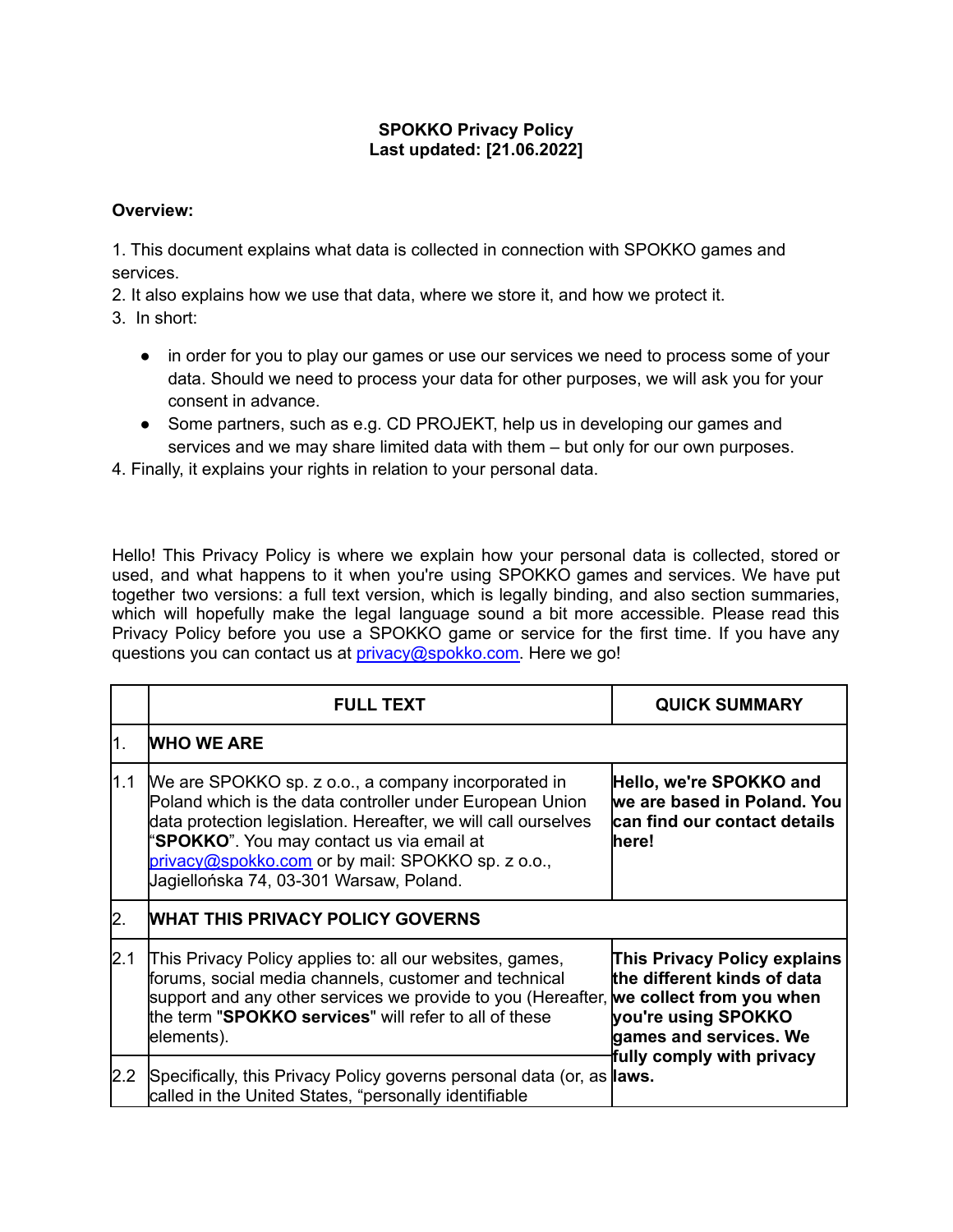|     |                                                                                                                                                                                                                                                                                                                                                                                                                                                                                                                                                                                                                                                                                                                                                                                                                                                                                                                                                                                                                                                                                                                       | information") and non-personal data (or, as in the United<br>States, "non-personally identifiable information"), which we<br>collect from you when you're using SPOKKO services.<br>("Personal data" basically means data, which, on its own or<br>in combination with other data, can be used to identify you).                                                                     |                                                                                                                          |
|-----|-----------------------------------------------------------------------------------------------------------------------------------------------------------------------------------------------------------------------------------------------------------------------------------------------------------------------------------------------------------------------------------------------------------------------------------------------------------------------------------------------------------------------------------------------------------------------------------------------------------------------------------------------------------------------------------------------------------------------------------------------------------------------------------------------------------------------------------------------------------------------------------------------------------------------------------------------------------------------------------------------------------------------------------------------------------------------------------------------------------------------|--------------------------------------------------------------------------------------------------------------------------------------------------------------------------------------------------------------------------------------------------------------------------------------------------------------------------------------------------------------------------------------|--------------------------------------------------------------------------------------------------------------------------|
| 2.3 | services.                                                                                                                                                                                                                                                                                                                                                                                                                                                                                                                                                                                                                                                                                                                                                                                                                                                                                                                                                                                                                                                                                                             | We respect your right to privacy and will only process<br>personal data in accordance with applicable legislation in the<br>EU and other countries where we offer our games and                                                                                                                                                                                                      |                                                                                                                          |
| IЗ  |                                                                                                                                                                                                                                                                                                                                                                                                                                                                                                                                                                                                                                                                                                                                                                                                                                                                                                                                                                                                                                                                                                                       | <b>PROTECTING CHILDREN</b>                                                                                                                                                                                                                                                                                                                                                           |                                                                                                                          |
| 3.1 |                                                                                                                                                                                                                                                                                                                                                                                                                                                                                                                                                                                                                                                                                                                                                                                                                                                                                                                                                                                                                                                                                                                       | We recognize we have a special obligation to protect<br>personal data obtained from children. We do not and will not<br>knowingly collect personal data from any child under 16<br>without consent from their parent or guardian. If you are a<br>parent or guardian and are concerned about the transfer of<br>personal data about your child, please contact<br>privacy@spokko.com | If you are under 16 and<br>would like to use our<br>services, a consent from<br>your parent or guardian is<br>necessary. |
| k.  | <b>INFORMATION WE COLLECT</b>                                                                                                                                                                                                                                                                                                                                                                                                                                                                                                                                                                                                                                                                                                                                                                                                                                                                                                                                                                                                                                                                                         |                                                                                                                                                                                                                                                                                                                                                                                      |                                                                                                                          |
| 4.1 | When you use SPOKKO services, we may collect the<br>following data if relevant (how we use it is described later in<br>this document):<br>1. Your name and surname,<br>2. Your email address,<br>3. Any username used to identify yourself in any of our<br>services,<br>4. Details of your digital platform account regarding our<br>games, but not any financial details,<br>5. IP address<br>6. Technical details about any device which you use to<br>access our services, including: Internet and/or<br>network connection; any mobile device identifier;<br>your operating system, browser type or other<br>software; or your hardware or other technical details.<br>This is technical data about our users and their<br>actions and patterns which does not provide personal<br>data,<br>7. Details of your use of our services including, but not<br>limited to: metrics data about when and how you use<br>the services; traffic data; and your approximate<br>geographical location data,<br>8. Details about your use of social networks and our<br>services (if you have linked our services to a social |                                                                                                                                                                                                                                                                                                                                                                                      | When you use our services,<br>we collect basic data about<br>you and your activity.                                      |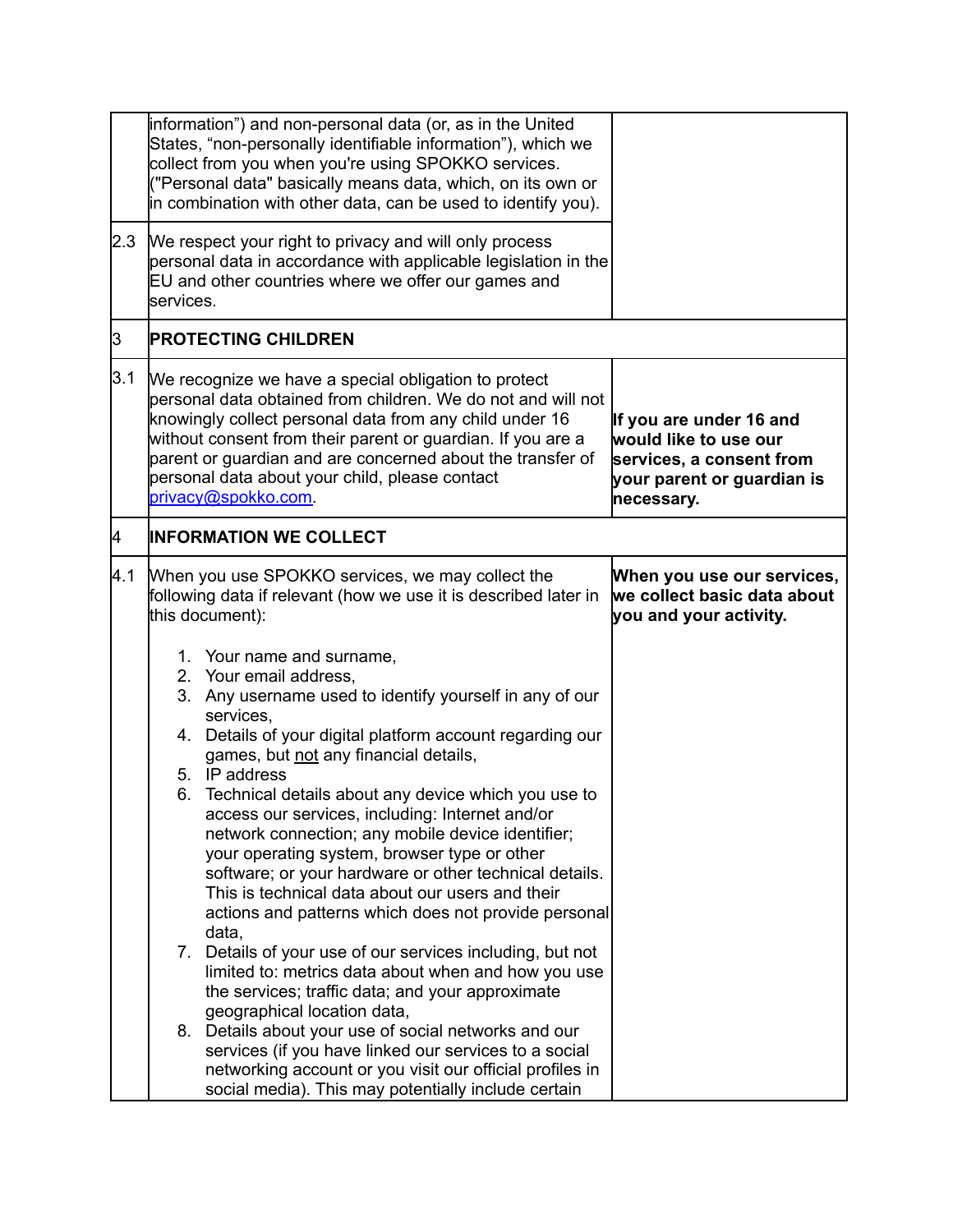|     | data from Facebook or other social networks<br>(including access to your friends list as well as<br>aggregated non-personal analytics data about our<br>users) strictly in accordance with Facebook's and<br>other networks' terms and conditions – in the extent<br>necessary to provide you with all functions of<br>SPOKKO games and services; and<br>9. Any other data which you supply us via our services, |                                                                                                                                                                                          |
|-----|------------------------------------------------------------------------------------------------------------------------------------------------------------------------------------------------------------------------------------------------------------------------------------------------------------------------------------------------------------------------------------------------------------------|------------------------------------------------------------------------------------------------------------------------------------------------------------------------------------------|
| 4.2 | If you contact our technical support (directly or using crash<br>reporting functionalities in our games or services), we may<br>process other data required to help you with any queries or<br>support matters, such as data collected in crash logs that<br>are gathered by your device or the technical parameters of<br>the device you use to play.                                                           | If you contact technical<br>support they may ask you to<br>provide them with some<br>additional data, including<br>your crash logs or the<br>technical details of the<br>device you use. |
| 4.3 | For the purposes of competitions and events organized by<br>SPOKKO, we may process additionally your<br>correspondence address, phone number, social networks<br>identifiers, image of yourself, bank account number and<br>other data necessary to conduct a given contest, indicated in<br>the rules of the respective contest.                                                                                | If you participate in<br>competitions organized by<br>us, we may need some<br>additional data about you.                                                                                 |
| 4.4 | We may also collect some non-personal data about our<br>users (statistical information on usage of our games and<br>services, information on devices used to connect to them) in<br>order to better understand how our games and services are<br>used and to improve them based on this knowledge.                                                                                                               |                                                                                                                                                                                          |
| 4.5 | In order to play our games and use our services, we need to<br>process data provided above. Processing of the<br>aforementioned data is not obligatory, however necessary to <b>jour services</b> .<br>play our games, participate in competitions and events or<br>use other services.                                                                                                                          | The above data is necessary<br>for us to provide you with                                                                                                                                |
| 4.6 | Cookies. We and our partners also collect data about you via Check our Cookie<br>cookies. To find out more about how we use cookies and to<br>manage your cookies-related consents, please check the<br>link to our "Cookie Declaration" which you can find in the<br>footer of our web pages.                                                                                                                   | Declaration to find out what<br>sorts of cookies we use to<br>support our services.                                                                                                      |
| 5   | <b>HOW DATA ABOUT YOU IS COLLECTED</b>                                                                                                                                                                                                                                                                                                                                                                           |                                                                                                                                                                                          |
| 5.1 | We may collect and process data about you in the following<br>ways:                                                                                                                                                                                                                                                                                                                                              | We collect and process data<br>that you give us in<br>connection with our games                                                                                                          |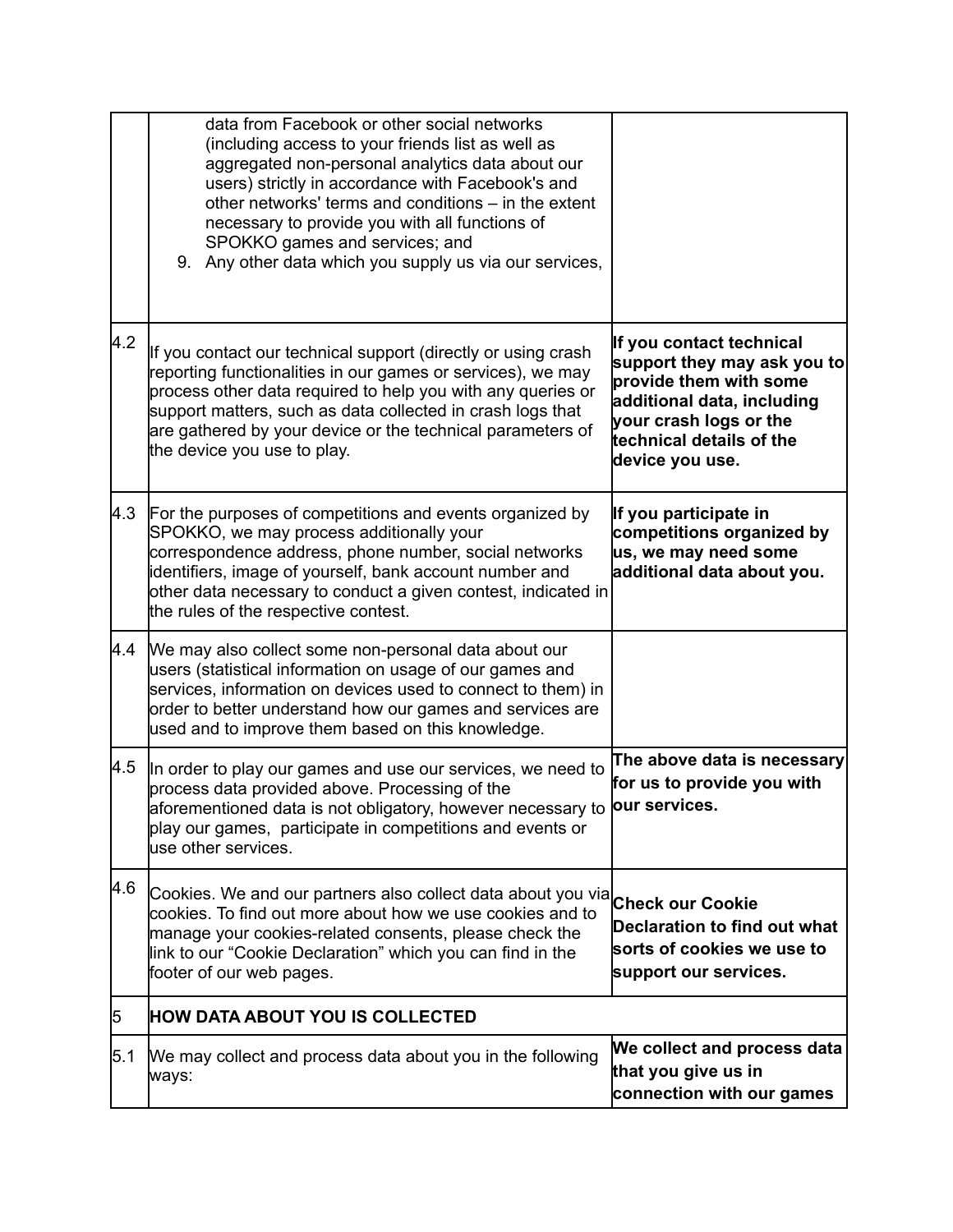|          | C. | a. data you give us via SPOKKO services;<br>b. data we may obtain form operators of platforms you<br>use to interact with SPOKKO services, provided to us your activity within the<br>under the terms of respective platforms;<br>data given when you contact us or report a problem<br>with SPOKKO services;<br>d. data about your activity as a user of our services (in<br>addition to your IP address, country of origin,<br>purchases, account of in-game virtual goods and<br>currencies) - is collected automatically;<br>e. we may also ask you to complete surveys that we<br>use for research purposes. However, your response<br>to surveys is not required. We may collect this data<br>via SPOKKO services or trusted partners connected<br>with us for optional services such as surveys or polls.                                                                                                                                                                                                                                       | and services or that we<br>receive in connection with<br>game.                                                                                                                                                                                                                          |
|----------|----|--------------------------------------------------------------------------------------------------------------------------------------------------------------------------------------------------------------------------------------------------------------------------------------------------------------------------------------------------------------------------------------------------------------------------------------------------------------------------------------------------------------------------------------------------------------------------------------------------------------------------------------------------------------------------------------------------------------------------------------------------------------------------------------------------------------------------------------------------------------------------------------------------------------------------------------------------------------------------------------------------------------------------------------------------------|-----------------------------------------------------------------------------------------------------------------------------------------------------------------------------------------------------------------------------------------------------------------------------------------|
| 5.2<br>6 |    | A quick word about payment details (if/when you use them):<br>We will not receive or store any of your payment details, this<br>is fully handled by the relevant payment platform an/or<br>payment method/processor. If/when you make any<br>purchases in SPOKKO services, we are notified by the<br>payment processor once the transaction takes place and<br>then ensure you receive your purchase. We do not, however, data we store includes<br>receive any of your actual payment details. We only keep the transaction dates,<br>data concerning transaction dates, currencies, value and the <b>currencies, value and</b><br>products of transaction.<br><b>WHY DO WE USE YOUR DATA (LEGAL BASIS FOR DATA PROCESSING)</b>                                                                                                                                                                                                                                                                                                                       | We do not collect any of<br>your payment details. We<br>only receive data that a<br>purchase took place and<br>ensure you receive what<br>you purchased. The only<br>products of transaction.                                                                                           |
| 6.1      |    | When we process personal data about you, we do so only<br>as necessary to provide SPOKKO services you use (i.e. to<br>perform the agreement between us), to meet our legal<br>obligations or to fulfill the so-called "legitimate interests" of<br>SPOKKO, or for other reasons described in the section "How <b>services, or to meet our</b><br>is your data used?".<br>To clarify, by legitimate interests we mean lawful purposes<br>that could be reasonably expected (protecting the security of <b>your data for any other</b><br>the data we process, conducting anti-cheat analysis and<br>anti-fraud checks, and improving quality of our products).<br>When we rely on the legitimate interest, we consider and<br>balance any potential impact on you and your rights. For<br>other purposes (like marketing of SPOKKO games and<br>services), we will ask for your consent and you will be<br>entitled to withdraw this consent at any time with no impact<br>on the validity of the processing before your consent has<br>been withdrawn. | In order for you to play our<br>games and use our<br>legal obligations, we need to<br>process some of your data.<br>Should we need to process<br>purpose, we will ask you for<br>your consent in advance.<br>You will always have the<br>right to withdraw your<br>consent at any time. |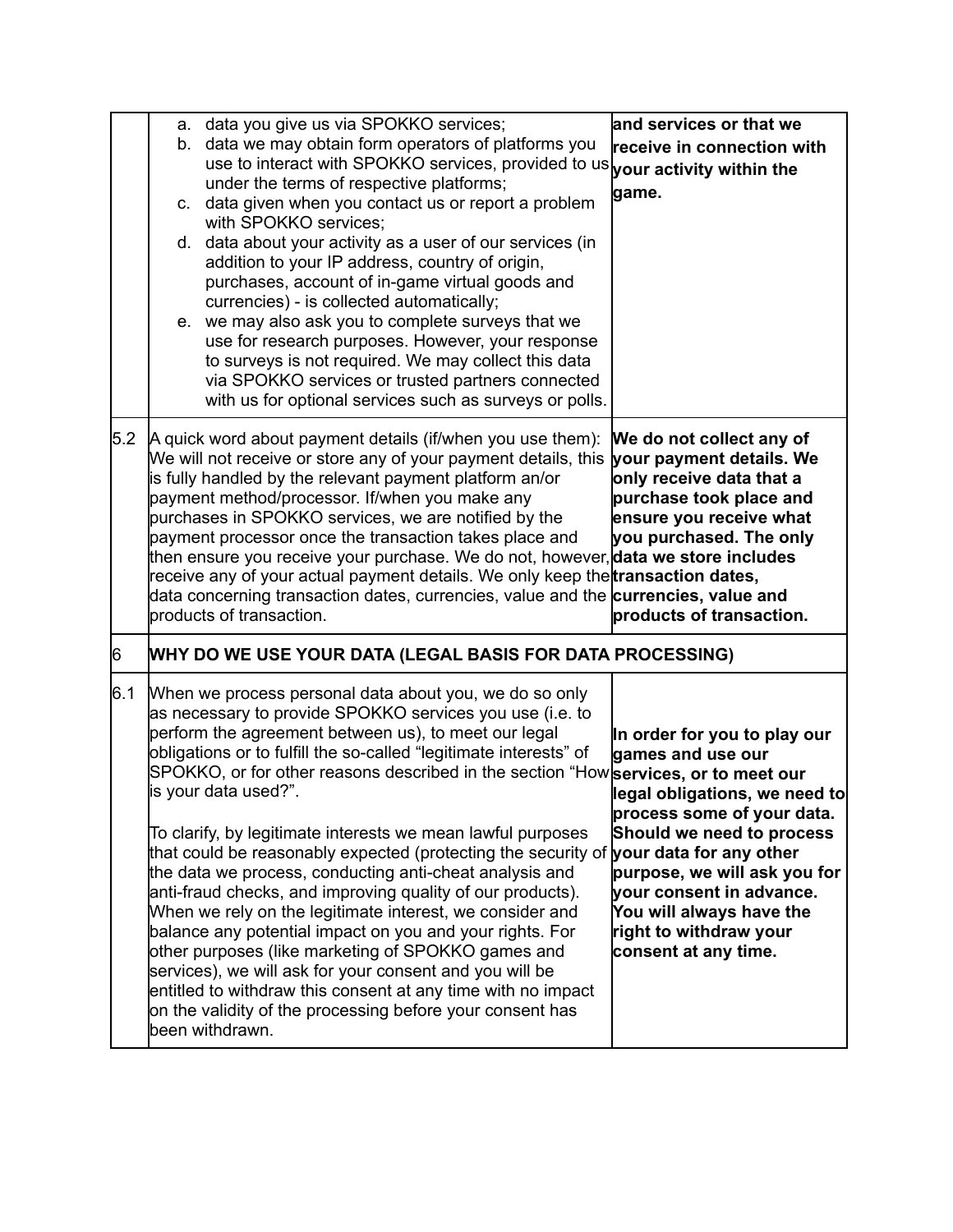| 6.2 | When we transfer your data outside the European Economic<br>Area, we do so on the basis of a variety of legal<br>mechanisms, as described in "Trusted Partners".                                                                                                                                                                                                                                                                                                                                                                                                                                                                                                                                                                                                                                                                            |                                                                                                                                                |  |
|-----|---------------------------------------------------------------------------------------------------------------------------------------------------------------------------------------------------------------------------------------------------------------------------------------------------------------------------------------------------------------------------------------------------------------------------------------------------------------------------------------------------------------------------------------------------------------------------------------------------------------------------------------------------------------------------------------------------------------------------------------------------------------------------------------------------------------------------------------------|------------------------------------------------------------------------------------------------------------------------------------------------|--|
| 7.  | <b>HOW DO WE HANDLE YOUR PERSONAL INFORMATION</b>                                                                                                                                                                                                                                                                                                                                                                                                                                                                                                                                                                                                                                                                                                                                                                                           |                                                                                                                                                |  |
| 7.1 | <b>Where do we store it?</b> The data we collect from you is<br>stored on our secure servers in Europe or - only if<br>necessary - by those of our Trusted Partners as described<br>below. We implement appropriate technical and<br>organizational measures to protect your personal data<br>against unauthorized or unlawful processing, accidental loss, secure.<br>destruction or damage. We will take all reasonably<br>necessary steps to ensure that your data is treated securely<br>and in accordance with this Privacy Policy.                                                                                                                                                                                                                                                                                                    | We will store your data on<br>our secure servers in<br>Europe or on those of our<br>Trusted Partners. We will do<br>our best to keep your data |  |
| 7.2 | How long are we going to store your data? We will retain<br>your personal data only for as long as needed in order to<br>fulfill the purposes outlined in this Privacy Policy. In certain<br>special cases, a longer retention period might be required by still use limited data about<br>law, such as for tax reasons, accounting purposes or other<br>legal requirements and obligations. When we will no longer<br>require your personal information in order to provide our<br>game related services to you, we will either delete it or<br>anonymize it:                                                                                                                                                                                                                                                                              | In general, we will store<br>your data until you use our<br>services. After that we may<br>you for tax, legal or<br>accounting reasons.        |  |
|     | a. we will keep data that is associated with the services<br>you use for the duration of the agreement to access<br>the services (e.g. SPOKKO games). Following<br>account closure, limited data that we collect about<br>you will still be retained for additional few years for<br>tax, legal or accounting purposes and for exercise or<br>defence of legal claims;<br>b. if you contact us and don't use our services, we will<br>retain correspondence with you as long as necessary<br>to assist you, followed by a period necessary for<br>legal or accountability purposes;<br>c. for marketing purposes, we will store data as long as<br>we have valid consent, and in case you withdraw<br>your consent, we will remove data without undue<br>delay and no later than within 30 days from the<br>moment we receive your request. |                                                                                                                                                |  |
| 18  | <b>HOW IS YOUR INFORMATION USED?</b>                                                                                                                                                                                                                                                                                                                                                                                                                                                                                                                                                                                                                                                                                                                                                                                                        |                                                                                                                                                |  |
| 8.1 | Your data may be used for the following purposes:<br>To carry out our obligations arising from any<br>a.<br>agreements between you and us.                                                                                                                                                                                                                                                                                                                                                                                                                                                                                                                                                                                                                                                                                                  | We will use your data to<br>operate SPOKKO services<br>and continue to improve<br>them, as well as to                                          |  |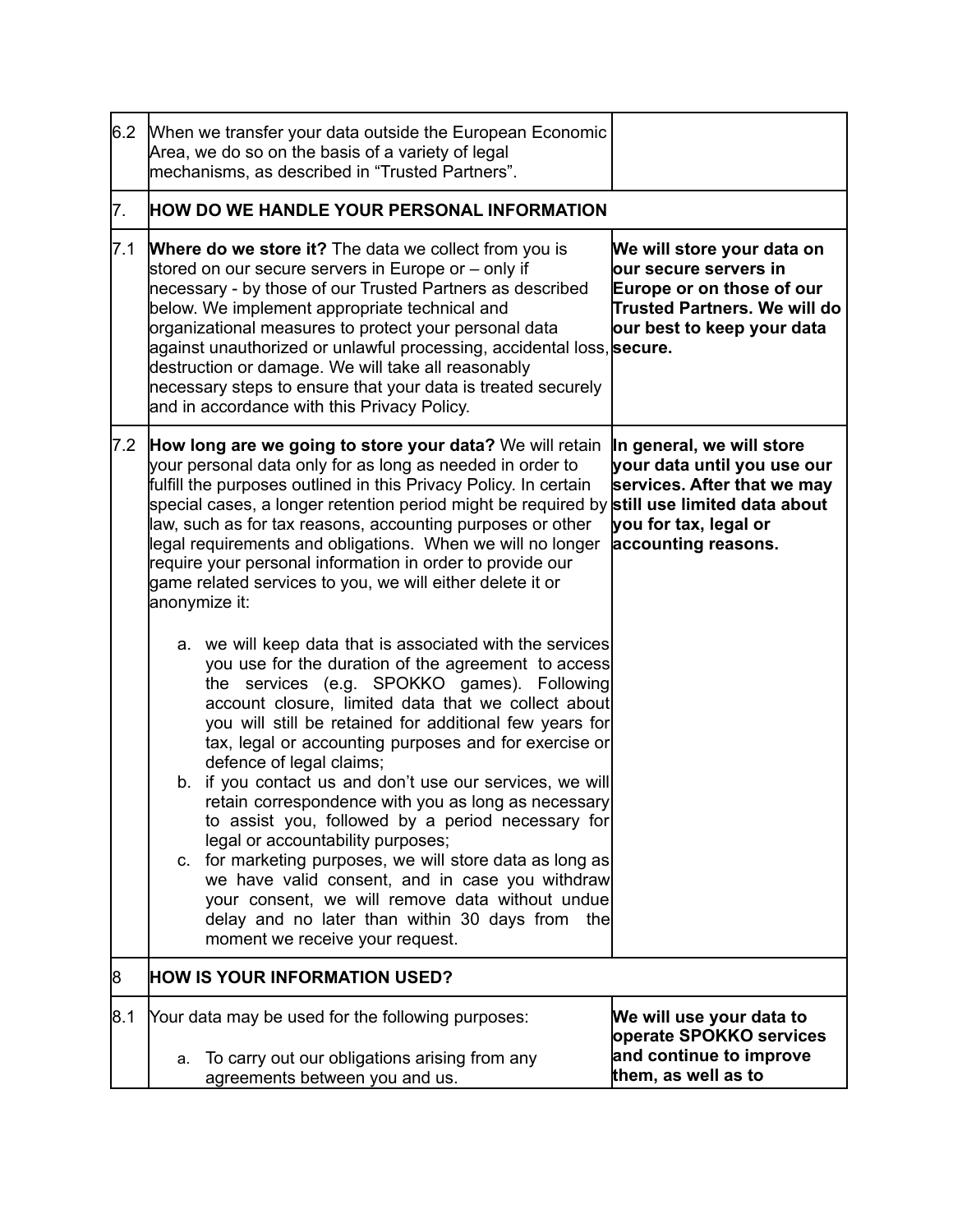|     |          | b. To provide you with marketing information (including<br>personalized and targeted marketing emails), which                                                                                                                                                                                                                                                                                                                                                                                                                                                                                                                                                                                                                                                                                                                                                                          | communicate with you (e.g.<br>via newsletters or emails).                                                                                                                                                                                                                                         |
|-----|----------|----------------------------------------------------------------------------------------------------------------------------------------------------------------------------------------------------------------------------------------------------------------------------------------------------------------------------------------------------------------------------------------------------------------------------------------------------------------------------------------------------------------------------------------------------------------------------------------------------------------------------------------------------------------------------------------------------------------------------------------------------------------------------------------------------------------------------------------------------------------------------------------|---------------------------------------------------------------------------------------------------------------------------------------------------------------------------------------------------------------------------------------------------------------------------------------------------|
|     |          | we feel may interest you. For example, we may send<br>you newsletters or emails about SPOKKO services                                                                                                                                                                                                                                                                                                                                                                                                                                                                                                                                                                                                                                                                                                                                                                                  |                                                                                                                                                                                                                                                                                                   |
|     |          | (of course, this is optional and we will ask you for                                                                                                                                                                                                                                                                                                                                                                                                                                                                                                                                                                                                                                                                                                                                                                                                                                   |                                                                                                                                                                                                                                                                                                   |
|     | C.       | permission first).<br>To provide you with products or services that you                                                                                                                                                                                                                                                                                                                                                                                                                                                                                                                                                                                                                                                                                                                                                                                                                |                                                                                                                                                                                                                                                                                                   |
|     |          | request from us.                                                                                                                                                                                                                                                                                                                                                                                                                                                                                                                                                                                                                                                                                                                                                                                                                                                                       |                                                                                                                                                                                                                                                                                                   |
|     | d.<br>e. | To communicate with the users of our services.<br>To allow you to participate in interactive features of                                                                                                                                                                                                                                                                                                                                                                                                                                                                                                                                                                                                                                                                                                                                                                               |                                                                                                                                                                                                                                                                                                   |
|     |          | SPOKKO services when you choose to do so.                                                                                                                                                                                                                                                                                                                                                                                                                                                                                                                                                                                                                                                                                                                                                                                                                                              |                                                                                                                                                                                                                                                                                                   |
|     | f.       | To notify you about changes to SPOKKO services.                                                                                                                                                                                                                                                                                                                                                                                                                                                                                                                                                                                                                                                                                                                                                                                                                                        |                                                                                                                                                                                                                                                                                                   |
|     | g.<br>h. | To maintain, improve or modify SPOKKO services.<br>To conduct competitions organized by SPOKKO                                                                                                                                                                                                                                                                                                                                                                                                                                                                                                                                                                                                                                                                                                                                                                                         |                                                                                                                                                                                                                                                                                                   |
|     |          | (including contact with participants, evaluation of                                                                                                                                                                                                                                                                                                                                                                                                                                                                                                                                                                                                                                                                                                                                                                                                                                    |                                                                                                                                                                                                                                                                                                   |
|     |          | applications, distribution of prizes, payment of tax on<br>prizes).                                                                                                                                                                                                                                                                                                                                                                                                                                                                                                                                                                                                                                                                                                                                                                                                                    |                                                                                                                                                                                                                                                                                                   |
|     | i.       | To calculate conversion rates and other elements of                                                                                                                                                                                                                                                                                                                                                                                                                                                                                                                                                                                                                                                                                                                                                                                                                                    |                                                                                                                                                                                                                                                                                                   |
|     | j.       | SPOKKO services' performance.<br>For tax, legal and accounting purposes.                                                                                                                                                                                                                                                                                                                                                                                                                                                                                                                                                                                                                                                                                                                                                                                                               |                                                                                                                                                                                                                                                                                                   |
|     |          | k. For the accountability purposes as defined by EU                                                                                                                                                                                                                                                                                                                                                                                                                                                                                                                                                                                                                                                                                                                                                                                                                                    |                                                                                                                                                                                                                                                                                                   |
|     | I.       | legislation (GDPR).<br>To target and personalize our marketing                                                                                                                                                                                                                                                                                                                                                                                                                                                                                                                                                                                                                                                                                                                                                                                                                         |                                                                                                                                                                                                                                                                                                   |
|     |          | communications, offers and advertisements that we                                                                                                                                                                                                                                                                                                                                                                                                                                                                                                                                                                                                                                                                                                                                                                                                                                      |                                                                                                                                                                                                                                                                                                   |
|     |          | display on our websites and services as well as                                                                                                                                                                                                                                                                                                                                                                                                                                                                                                                                                                                                                                                                                                                                                                                                                                        |                                                                                                                                                                                                                                                                                                   |
|     |          | those of third parties based on the combined data we<br>have collected about you.                                                                                                                                                                                                                                                                                                                                                                                                                                                                                                                                                                                                                                                                                                                                                                                                      |                                                                                                                                                                                                                                                                                                   |
| 8.2 |          | Whenever we're personalizing or targeting our marketing<br>communications, offers and advertisements, we may profile<br>your personal data, which means that we may use the data<br>we collect to adjust the communication addressed to you to<br>meet your needs. In such cases, we do not, however, use<br>your personal data for profiling, which would constitute<br>automated decision-making that could affect your legal<br>situation (i.e. we do not use algorithms to make decisions<br>which would have an impact on your individual legal rights or situation (e.g. automatic<br>affect your legal status or rights under the agreement<br>between us. For example we do not make automatic offers<br>based on your behaviour in the game).<br>If you decide that you no longer want to receive personalized<br>offers, product recommendations from us, or any advertising | We gather data about when<br>and how you use SPOKKO<br>services in order to offer<br>you the best service<br>possible. However, we will<br>never make automatic<br>decisions based on profiling<br>that could affect your legal<br>offers or discounts based<br>on your behavior in the<br>game). |
|     |          | news at all, you can object to this service at any time.                                                                                                                                                                                                                                                                                                                                                                                                                                                                                                                                                                                                                                                                                                                                                                                                                               |                                                                                                                                                                                                                                                                                                   |
| 8.3 |          | We might process some aggregated and general<br>non-personal data on user behaviour (e.g. sales per region)<br>with third party partners who work with us to provide<br>SPOKKO services to you (for example, with payment<br>providers) in order to support, improve or amend SPOKKO                                                                                                                                                                                                                                                                                                                                                                                                                                                                                                                                                                                                   | Sometimes we may have to<br>share anonymised,<br>non-personal data like<br>operating system type in<br>order to run our services.<br>Fear not, as mentioned                                                                                                                                       |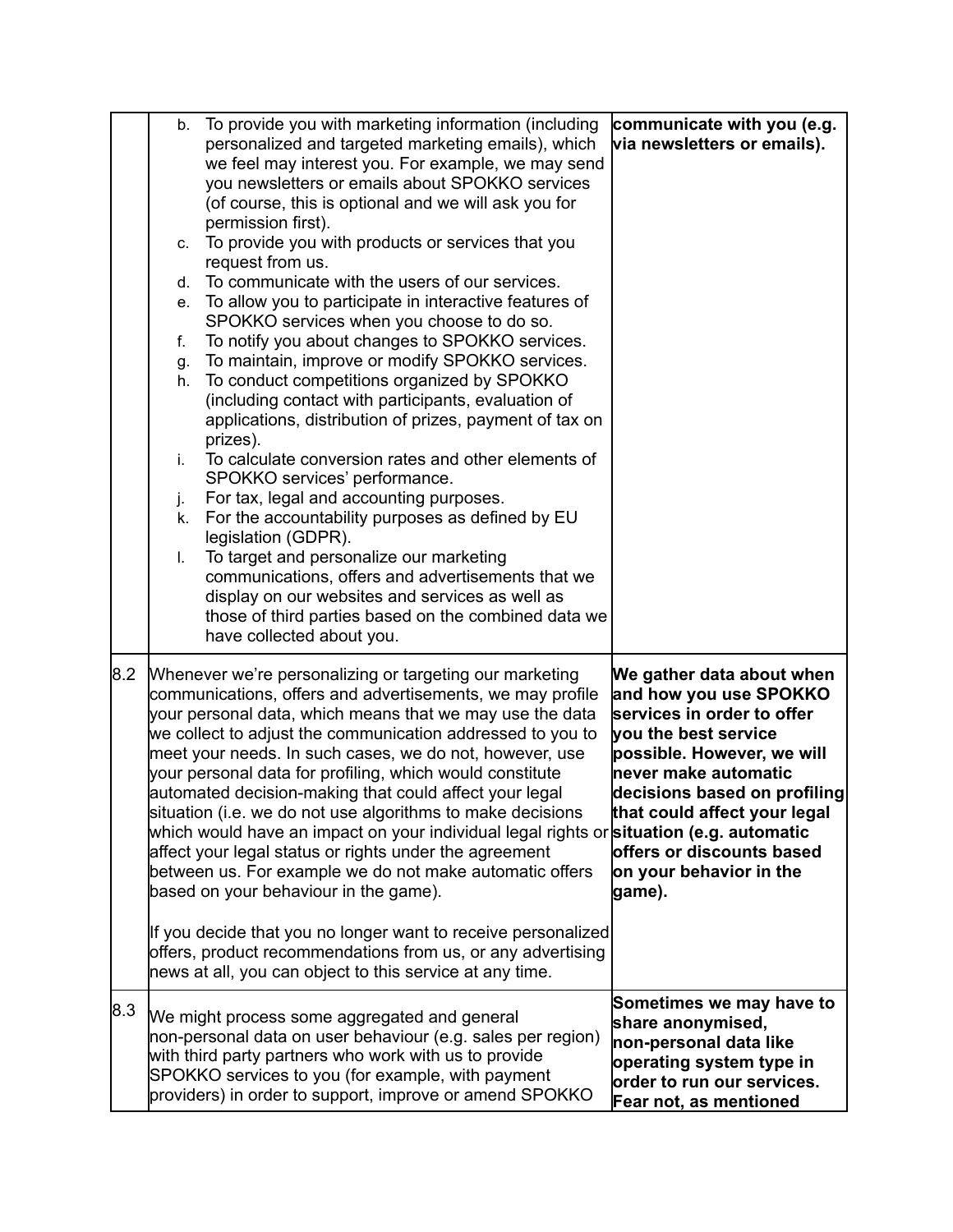|      | services. We may also share non-personal data with data<br>analysis services to help us run SPOKKO services.                                                                                                                                                                                                                                                                                                                                                                                                                                                                                               | above, everything's<br>anonymised, so you can<br>never be identified.                                                                                                                                                                 |  |
|------|------------------------------------------------------------------------------------------------------------------------------------------------------------------------------------------------------------------------------------------------------------------------------------------------------------------------------------------------------------------------------------------------------------------------------------------------------------------------------------------------------------------------------------------------------------------------------------------------------------|---------------------------------------------------------------------------------------------------------------------------------------------------------------------------------------------------------------------------------------|--|
| 9    | <b>DATA SHARING</b>                                                                                                                                                                                                                                                                                                                                                                                                                                                                                                                                                                                        |                                                                                                                                                                                                                                       |  |
| 9.1  | Please remember that any communications you have via<br>SPOKKO services may reveal details about you. Also, any<br>data you post publicly using SPOKKO services will be<br>publicly available to SPOKKO users and others. We are not<br>responsible for your use of any private personal data which<br>you choose to make available via SPOKKO services, or the<br>activities of other users or other third parties to whom you<br>give or make available your data.                                                                                                                                       | <b>When you're using SPOKKO</b><br>services which allow<br>sharing own personal data<br>with others or publicly, be<br>aware that you are<br>responsible for this type of<br>data sharing.                                            |  |
| 10   | THIRD PARTY INFORMATION COLLECTION AND EXTERNAL SERVICES                                                                                                                                                                                                                                                                                                                                                                                                                                                                                                                                                   |                                                                                                                                                                                                                                       |  |
| 10.1 | SPOKKO services may, from time to time, contain links to<br>and from the websites or services of third parties. Our<br>Privacy Policy does not extend to these external sites or<br>companies, so please refer directly to their privacy policies.                                                                                                                                                                                                                                                                                                                                                         | You may find third party<br>links in SPOKKO services,<br>or we might direct you to<br>third parties. They may<br>collect data from you in<br>accordance with their own<br>privacy policies. Please be<br>sure to take a look at them. |  |
| 11   | <b>OUR TRUSTED PARTNERS</b>                                                                                                                                                                                                                                                                                                                                                                                                                                                                                                                                                                                |                                                                                                                                                                                                                                       |  |
|      | 11.1 We may share your data with the following Trusted Partners,<br>who were engaged by us to help deliver our services and<br>functionalities to you. Please rest assured that we always<br>provide our partners with the minimum data necessary for<br>them to achieve the purpose of their cooperation with us.<br>They may have access to limited data about you and<br>process it on our behalf for only the purposes set out below<br>(they are formally called "Data Processors"):                                                                                                                  | We sometimes share data<br>with our Trusted Partners.<br>They usually take care of<br>stuff like data analytics,<br>internal management tools<br>or support us in marketing<br>activities.                                            |  |
|      | a. CD PROJEKT S.A. - our parent company, who in<br>particular supports us in our marketing activities, data<br>analytics and legal matters;<br>b. Google LLC – our partner supporting us in providing<br>The Witcher Monster Slayer;<br>c. Our partners responsible for providing, managing<br>and maintaining network infrastructure, allowing<br>smooth experience during playing our games in<br>different territories;<br>d. Our partners who provide us with internal<br>management and data-sharing tools;<br>e. Our partners who help us in data analysis by<br>providing us with analytical tools; |                                                                                                                                                                                                                                       |  |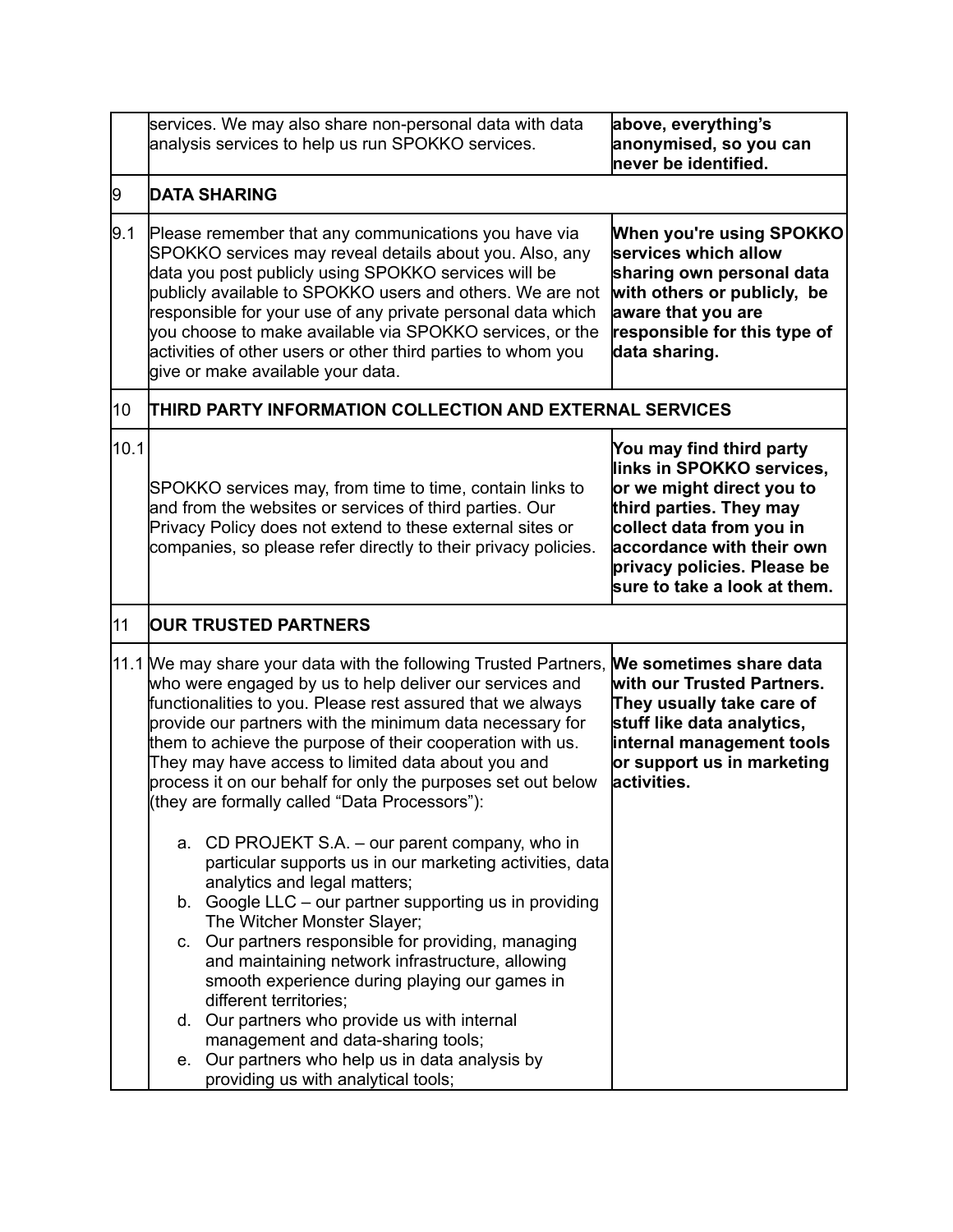|                 | f.     | Our partners who help us manage our newsletters<br>and email communications by providing us with email<br>marketing tools;<br>g. Our professional advisors who assist with legal, tax,<br>audit or accounting matters;<br>h. Advertising partners for the purpose of personalized<br>and targeted marketing (for example, to inform via<br>advertisements on websites you visit about our<br>services you may enjoy).                                                                                                                                                            |                                                                                                                                                                   |
|-----------------|--------|----------------------------------------------------------------------------------------------------------------------------------------------------------------------------------------------------------------------------------------------------------------------------------------------------------------------------------------------------------------------------------------------------------------------------------------------------------------------------------------------------------------------------------------------------------------------------------|-------------------------------------------------------------------------------------------------------------------------------------------------------------------|
|                 |        | 11.2 When required by law, we may also share your data with the<br>police or other government authorities (including your IP<br>address and details of suspected unlawful or fraudulent<br>activity such as unauthorized use of payment methods and<br>security risk scores).                                                                                                                                                                                                                                                                                                    |                                                                                                                                                                   |
|                 | ldata. | 11.3 Your data may be processed, stored and transferred to<br>countries outside your country of residence and beyond the<br>European Economic Area (EEA), such as the United States.<br>Privacy laws in these countries may not offer the same level<br>of protection as in your country or in the EEA. But whenever<br>we share your personal data outside the EEA, we will do so<br>on the basis of appropriate legal measures, like EU standard<br>contractual clauses, which are lawful measures to transfer<br>your data and establish adequate protection of your personal | Whenever we share your<br>personal data outside<br>Europe, we make sure that<br>the data is duly protected.                                                       |
| 12 <sub>2</sub> |        | <b>PUSH NOTIFICATIONS</b>                                                                                                                                                                                                                                                                                                                                                                                                                                                                                                                                                        |                                                                                                                                                                   |
|                 |        | 12.1 If you use our mobile games then, with your prior approval,<br>we may send push or local notifications to your mobile<br>device to give you updates regarding those games. You can<br>manage this from your device's Settings section.                                                                                                                                                                                                                                                                                                                                      | We can use mobile push<br>notifications if you approve<br>lit.                                                                                                    |
| 13              |        | <b>OTHER STUFF</b>                                                                                                                                                                                                                                                                                                                                                                                                                                                                                                                                                               |                                                                                                                                                                   |
|                 |        | 13.1 Please be aware that we are subject to various laws and<br>may be required to release personal data to comply with law<br>enforcement and other legal requirements.                                                                                                                                                                                                                                                                                                                                                                                                         | We may be required to<br>comply with law<br>enforcement requests to<br>release personal data.                                                                     |
| 13.2            |        | In the unlikely event of a reorganization or merger of<br>SPOKKO we may transfer personal data to an involved third<br>party who will protect to at least the same level as we do in<br>this privacy policy.                                                                                                                                                                                                                                                                                                                                                                     | In the event of any<br>reorganizations,<br>acquisitions, etc., your<br>personal data will still be<br>protected to at least the<br>same level as it is right now. |
| 14              |        | <b>YOUR RIGHTS</b>                                                                                                                                                                                                                                                                                                                                                                                                                                                                                                                                                               |                                                                                                                                                                   |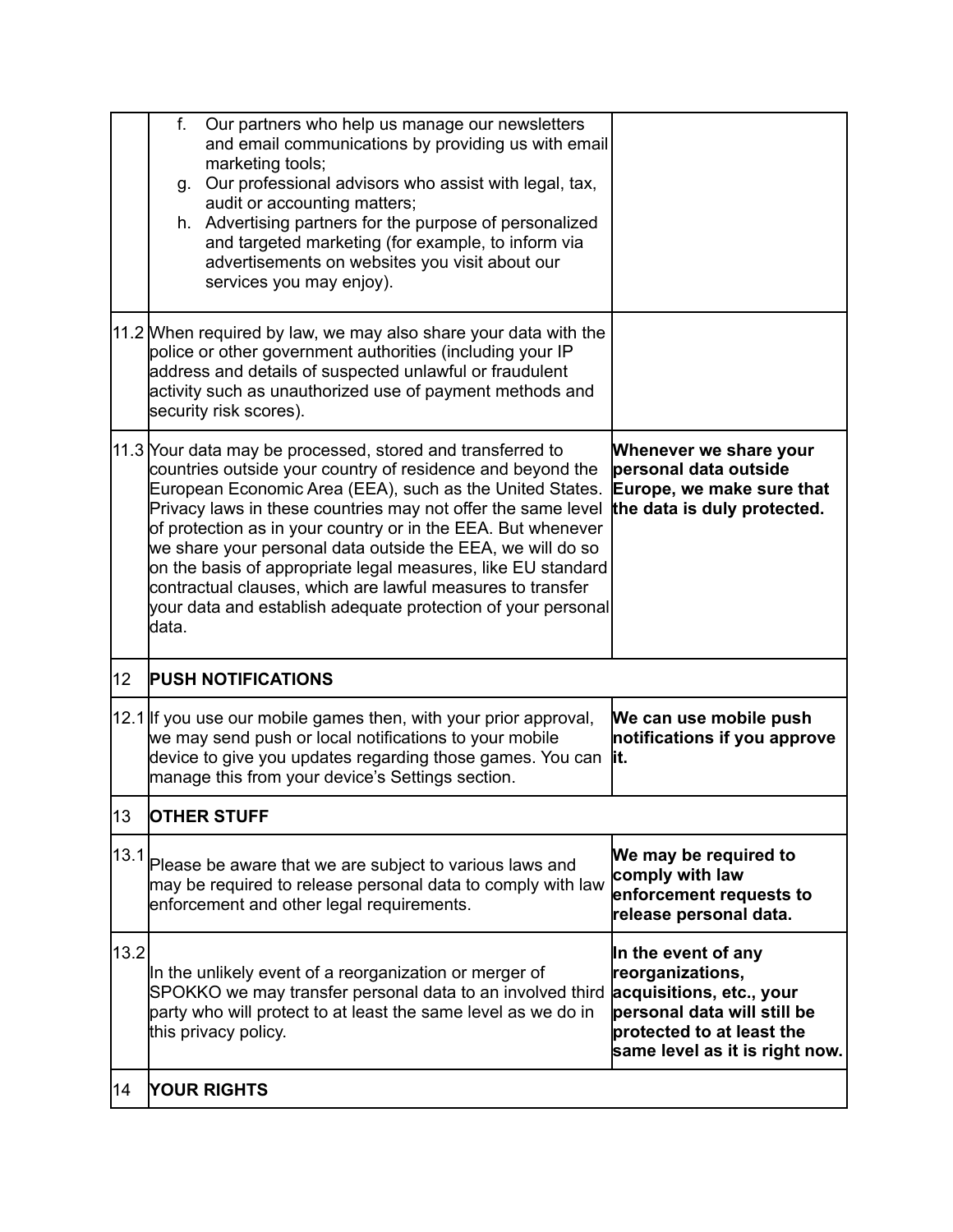|      | 14.1 You have the right to object to the processing of your<br>personal data in certain situations and for marketing<br>purposes at any time. You can do so by contacting us on the <b>personal data. They include</b><br>email address: privacy@spokko.com.                                                                                                                                                                                                                                                                                                                                                                                                                                              | You have a number of<br>rights regarding your<br>the rights to access your<br>data (i.e. request<br>information on how your<br>personal data is used), to<br>make amendments in it, to<br>have us delete your data, to<br>restrict the processing of<br>your data or to have your<br>data transferred to another<br>entity. In any case you can<br>always send an email to<br>privacy@spokko.com and<br>we will do our best to<br>support you. |  |
|------|-----------------------------------------------------------------------------------------------------------------------------------------------------------------------------------------------------------------------------------------------------------------------------------------------------------------------------------------------------------------------------------------------------------------------------------------------------------------------------------------------------------------------------------------------------------------------------------------------------------------------------------------------------------------------------------------------------------|------------------------------------------------------------------------------------------------------------------------------------------------------------------------------------------------------------------------------------------------------------------------------------------------------------------------------------------------------------------------------------------------------------------------------------------------|--|
|      | 14.2 You have the following additional rights:<br>a. You have the right to access data held about you;<br>b. You may contact us to request that we delete your<br>personal data from our systems;<br>c. You may ask us to rectify/correct your personal data,<br>if appropriate.<br>d. You may ask us to restrict the processing of your<br>data;<br>e. You have the right to transfer your data to another<br>entity;<br>f.<br>You have the right to file a complaint with a data<br>protection authority.<br>You can exercise these rights by contacting us at<br>privacy@spokko.com<br>You can also delete your account and associated data<br>through the dedicated button in the game settings menu. |                                                                                                                                                                                                                                                                                                                                                                                                                                                |  |
|      | $ 14.3 $ In case of any concerns or questions about your privacy,<br>please do contact us and we will do our best to assist you.<br>You can reach us at: privacy@spokko.com. If, however, you<br>feel we have not satisfactorily dealt with your concern, you<br>can report it to your local data protection authority or the<br>Polish regulator - the President of Personal Data Protection<br>Office - Prezes Urzędu Ochrony Danych Osobowych<br>("PUODO") in Poland.                                                                                                                                                                                                                                  |                                                                                                                                                                                                                                                                                                                                                                                                                                                |  |
|      | 14.4 If you would like to exercise any of these rights or have any<br>queries regarding them, contact: privacy@spokko.com                                                                                                                                                                                                                                                                                                                                                                                                                                                                                                                                                                                 |                                                                                                                                                                                                                                                                                                                                                                                                                                                |  |
| 15   | <b>CHANGES TO THIS PRIVACY POLICY</b>                                                                                                                                                                                                                                                                                                                                                                                                                                                                                                                                                                                                                                                                     |                                                                                                                                                                                                                                                                                                                                                                                                                                                |  |
| 15.1 | We may change this Privacy Policy if we deem it necessary<br>for legal reasons or to reflect changes in our services. If we<br>do so, we will make the altered Privacy Policy available<br>online and update the "Last Updated" date.                                                                                                                                                                                                                                                                                                                                                                                                                                                                     | We can change this Privacy<br>Policy, but if we do so, we<br>will put the changed version<br><b>lonline. Please feel free to</b><br>contact us if you have any<br>questions regarding these<br>changes.                                                                                                                                                                                                                                        |  |